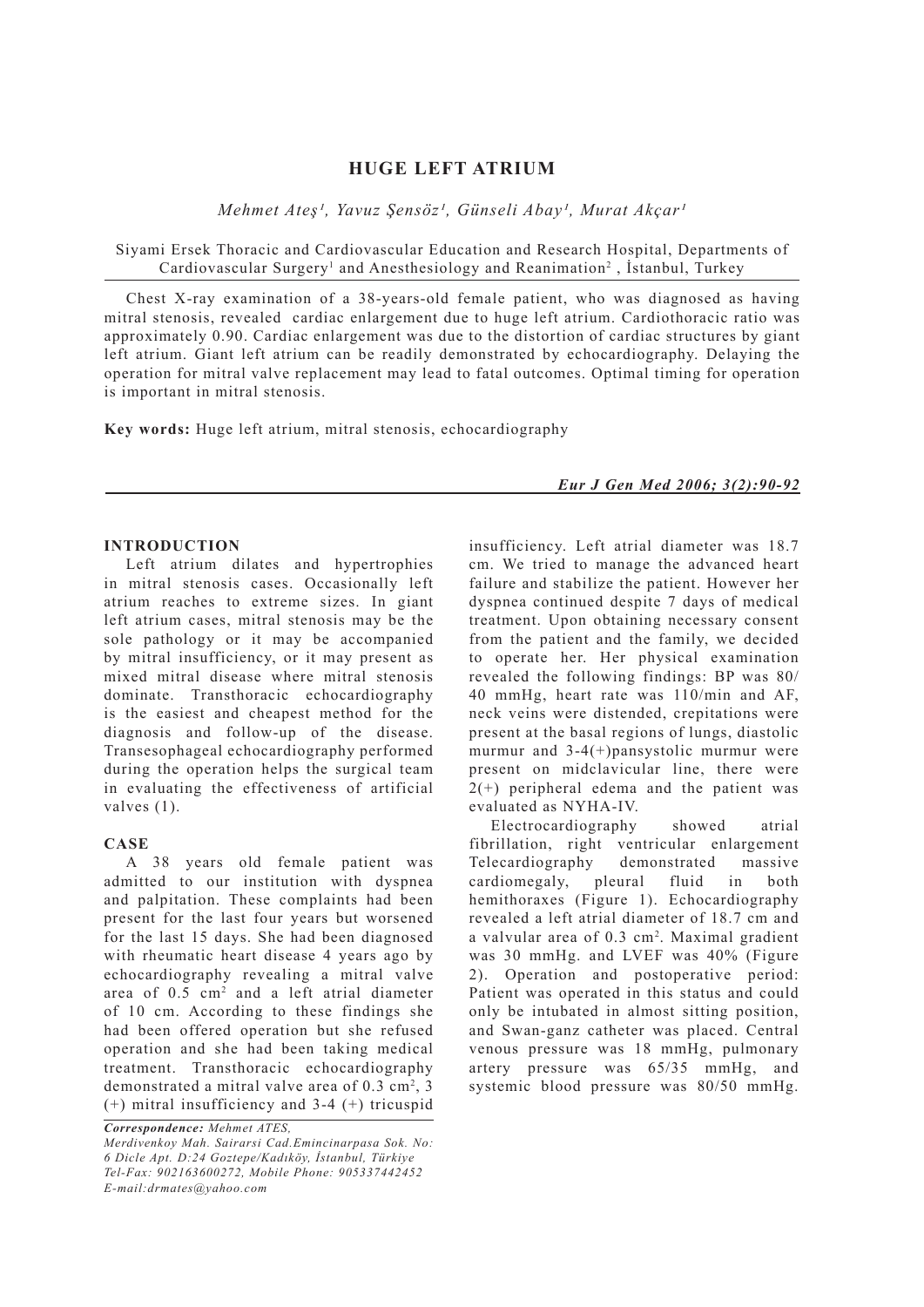

Wedge pressure could not be measured. Under general anesthesia, mediastinum was opened via midsternal incision, pericardium was opened, and cardiopulmonary bypass was commenced by the cannulation of superior vena cava, inferior vena cava and aorta. Cross clamp was placed. Cardiac arrest was provided by 33ºC systemic hypothermia and antegrade blood cardioplegia. Following right atriotomy, severe insufficiency of tricuspid valve was observed. Left atrium was entered through atrial septum and advanced fibro-calcification of mitral valve was found. Mitral valve was resected with preservation of posterior mitral leaflet and a no 31 St-Jude mechanical valve was replaced. Organized thrombus of 1-2 cm diameter, which was adhered to left atrial wall, was removed and 5 cm. left atrial plication was performed, left atrial appendix was ligated internally with 5/0 prolene suture material. De-Vega annuloplasty (no 33) was done for the tricuspid valve. Cross-clamp time was 62 min., cardiopulmonary bypass time was 105 min. She was transferred to postoperative intensive care unit with medical support. Drainage tubes were removed on the first postoperative day and she was extubated on the same day. However she was re-intubated on the second postoperative day due to dyspnea. Tracheostomy was performed on the fifth day; she had hypotension and bradycardia on the 10<sup>th</sup>. day, she did not respond to cardiopulmonary resuscitation and died.

Figure 1. Chest X-ray **Figure 2.** Preoperative transthoracic **echocardiography: left atrial diameter: 18.7 cm.**

## **DISCUSSION**

Delaying the operation for mitral valve replacement may lead to fatal outcomes. Sinatra et al. reported a 56 years old male case with a left atrial diameter of 17 cm. measured by echocardiography. Magnetic resonance imaging revealed a left atrial size of 18x20x17 cm. for the same patient (1). Due to the clinical status of our patient, we could not perform magnetic resonance imaging. Left atrial diameter of 17 cm. reported by Riccardo and colleagues was the largest diameter that we could find in the literature. Therefore, we consider the left atrial diameter of 18.7 cm. that we found in our case as the largest left atrial diameter reported to date. Optimal timing may be life saving in mitral valve operations. In delayed cases, increased pulmonary artery pressure contributes to the increase in pressures of the right side. Thus, it unfavorably affects mortality and morbidity rates (2).

In the review of Hurst, it is stated that, in giant left atrium cases, mitral regurgitation is more profound than mitral stenosis, atrial fibrillation is almost always present, chest x-ray may reveal pleural fluid and dysphasia may be present. Our patient could not cooperate well, so we obtained her history from relatives, which revealed that she had had dysphasia. In these cases, pulmonary edema and dyspnea are also observed due to increased pulmonary pressure. In USA, same cases were reported until the end of 40's, however today giant left atrium cases are not frequently reported from this country. Few